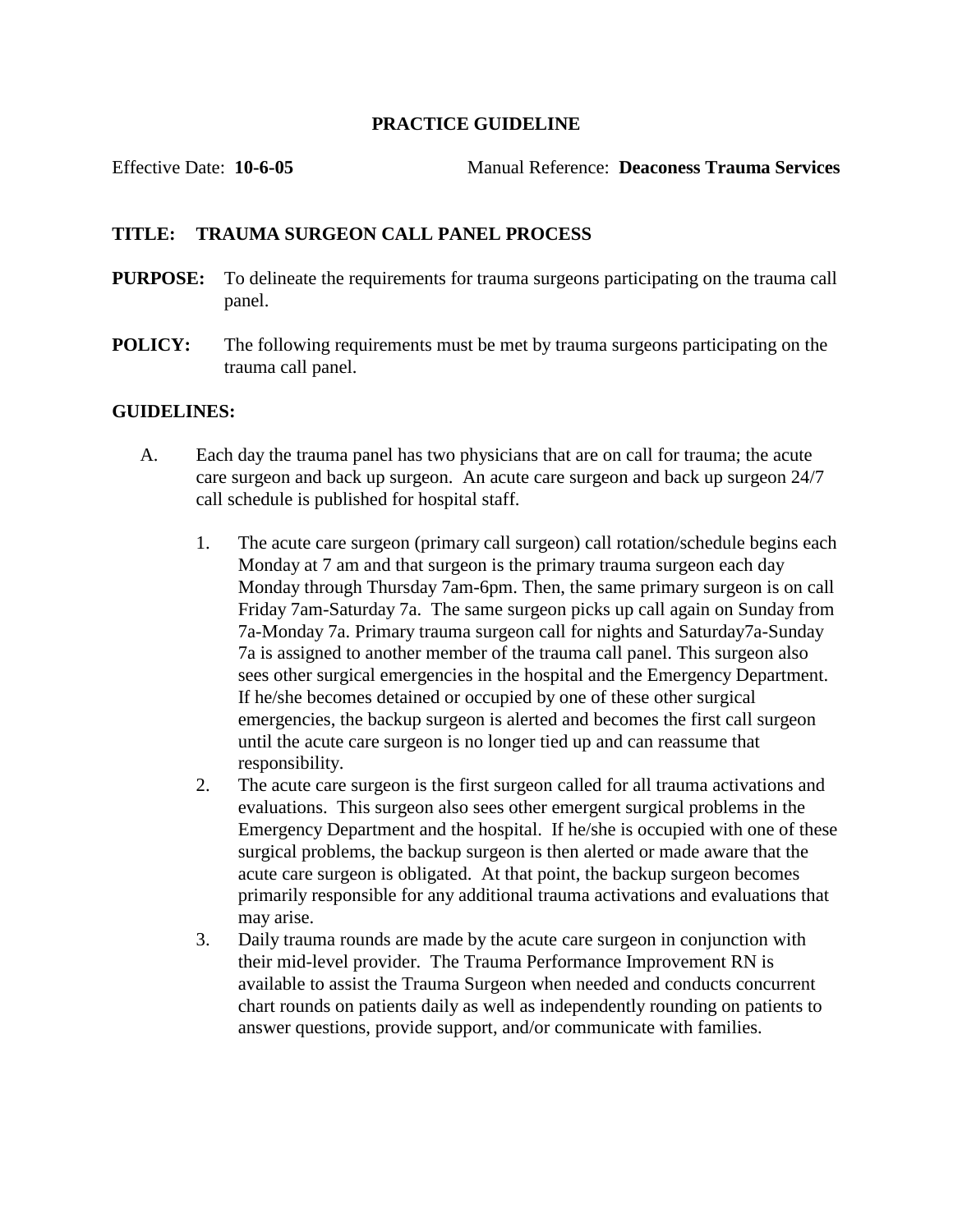- B. The Trauma Medical Director will perform an annual review or more often if needed to assess ability to remain on call panel for continuing privileges for each surgeon on the trauma call panel including quality metrics using an OPPE form.
- C. Attendance on the Trauma Call Schedule is a privilege extended to qualified physicians by the Medical Director of Trauma Services.
- D. Services for which the Trauma surgeons are responsible shall include, but shall not be limited to, the following:
	- 1. Participation in the published acute care and backup call schedules as developed by the Medical Director of the Trauma Center. The acute care rounding surgeon is required to lead interdisciplinary trauma rounds in the absence of the Trauma Medical Director.
	- 2. Directing the care and treatment of appropriate patients of the Trauma Center.
	- 3. Determining whether to assign a trauma patient of the Trauma Center to an appropriate admission physician specialist and unit.
	- 4. Responding to Category I trauma activations in the Emergency Department (ED) within 15 minutes of patient arrival.
	- 5. Responding to Category II trauma activations and consultations/evaluations within 6 hours of notification via activation pager. The ED physician is required to make contact with the trauma surgeon via telephone consultation for patient report. At any time the ED physician the patient needs to be evaluated prior to the 6 hour requirement, he/she will communicate this to the trauma surgeon.
	- 6. ED physician to Trauma Surgeon consultation via telephone is required for all levels of activation within three minutes of notification.
	- 7. Participating in chart review, peer review activities, and PIPS program as required by the Trauma Medical Director.
	- 8. Being designated only to Deaconess, and not any other hospital, when on call for Deaconess.
	- 9. Supplying a signed History and Physical on each activated trauma patient.
	- 10. Documenting arrival time to the Deaconess Emergency Department on the trauma flow sheet. The documented arrival time on all activations and consults must meet the specified response times established by the Trauma Peer Review Committee based on verification/designation requirements of the American College of Surgeons (ACS) and the State of Illinois.
	- 11. The admitting Trauma Surgeon is required to review the radiographic films/reports during the admission process and document their initial impression of radiographic results and plan of care in the History and Physical or documented in an addendum. If films/reports are resulted during transition to the next call surgeon, a verbal hand off with the oncoming surgeon that the films/reports are pending must occur.
	- 12. See Trauma Team Attending Credentials and delineation form guideline for specific requirements to participate on the Trauma Surgeon Call Panel.